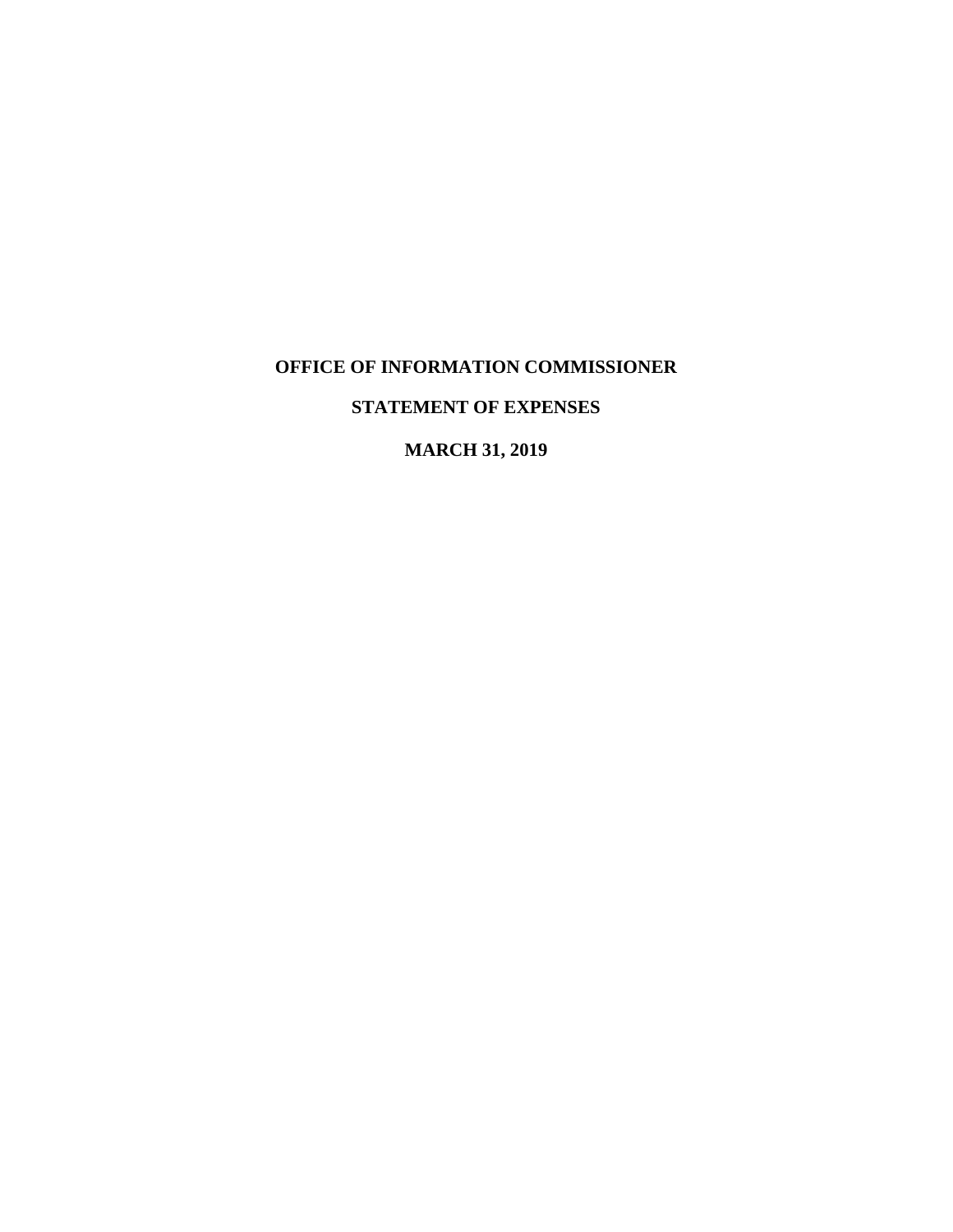

## **Management's Responsibility for the financial statement**

The financial statement has been prepared by management, who are responsible for the reliability, integrity and objectivity of the information provided. The preparation of the financial statement necessarily involves using management's best estimates and judgments, where appropriate.

Management is responsible for maintaining a comprehensive system of accounting records, internal controls, policies and management practices, designed to provide reasonable assurance that transactions are properly authorized and in compliance with legislation, assets are safeguarded, and reliable financial information is available on a timely basis.

The Information Commissioner is responsible for ensuring that management fulfills its responsibility for financial reporting and internal controls. The Information Commissioner meets periodically with management to discuss matters relating to financial reporting, internal control and audits. The financial statement has been approved by the Information Commissioner and has been examined by the Office of the Auditor General.

The accompanying Independent Auditor's Report is presented herein.

Ms. Gitanjali Gutierrez Information Commissioner

DATE: 29 July 2020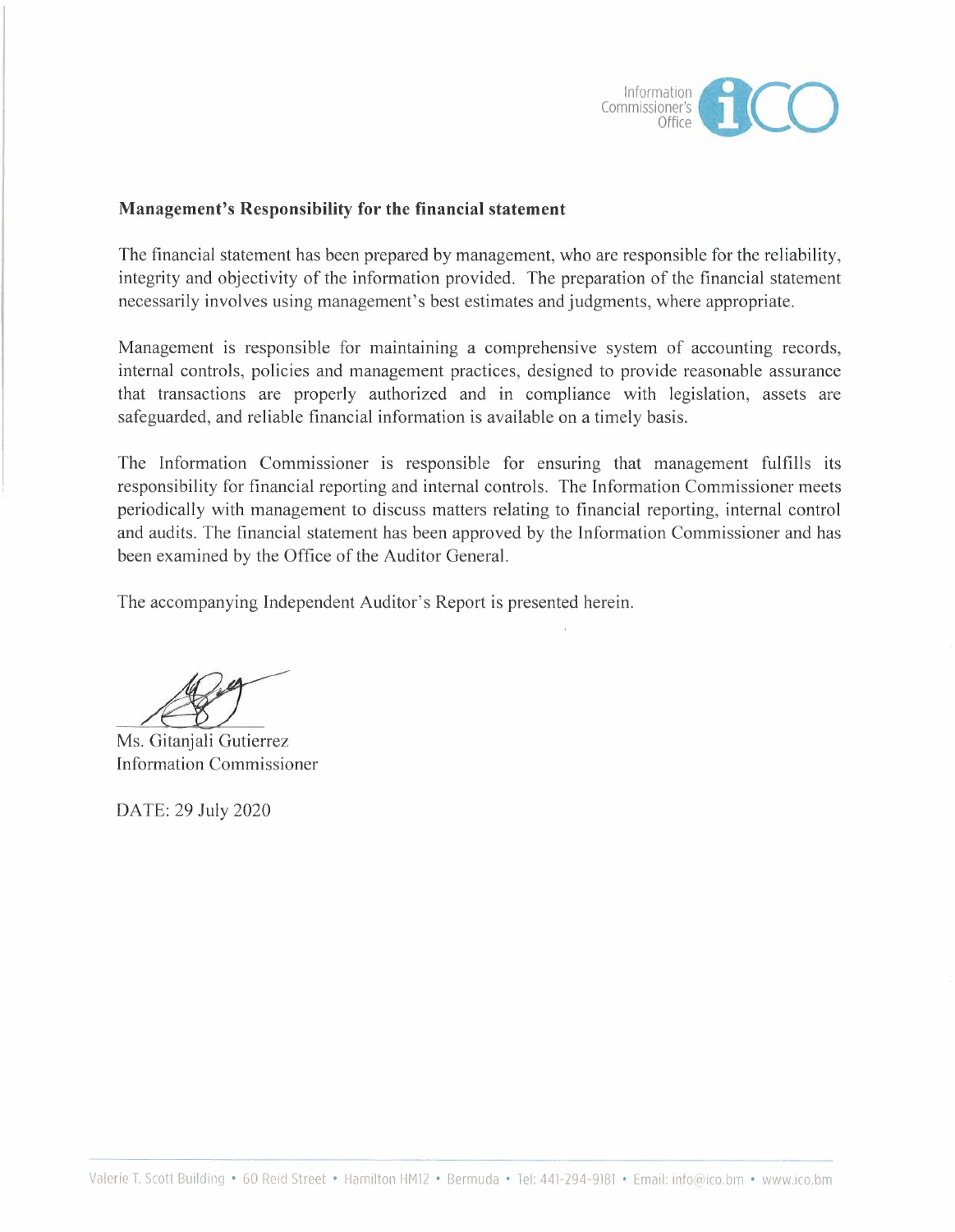

# *Office of the Auditor General*

Reid Hall 3 Reid Street Hamilton HM 11, Bermuda

Tel: (441) 296-3148 Fax: (441) 295-3849 Email: oag@oagbermuda.bm Website: www.oagbermuda.bm

## INDEPENDENT AUDITOR'S REPORT

To The Speaker of the House of Assembly

## **Opinion**

I have audited the statement of expenses of the Office of the Information Commissioner for the year ended March 31, 2019 and related note disclosures, including a summary of significant accounting policies (together "the financial statement").

In my opinion, the accompanying financial statement presents fairly, in all material respects, the results of operations of the Office of the Information Commissioner for the year ended March 31, 2019 in accordance public sector accounting standards generally accepted in Bermuda and Canada.

## **Basis for Opinion**

I conducted my audit in accordance with auditing standards generally accepted in Bermuda and Canada. My responsibilities under those standards are further described in the *Auditor's Responsibilities for the Audit of the financial statement* section of my report. I am independent of the Office of the Information Commissioner in accordance with the ethical requirements that are relevant to my audit of the financial statement in Bermuda, and I have fulfilled my other ethical responsibilities in accordance with these requirements. I believe that the audit evidence I have obtained is sufficient and appropriate to provide a basis for my opinion.

## **Responsibilities of Management and Those Charged with Governance for the Financial Statement**

Management is responsible for the preparation and fair presentation of the financial statement in accordance public sector accounting standards generally accepted in Bermuda and Canada, and for such internal control as management determines is necessary to enable the preparation of a financial statement that is free from material misstatement, whether due to fraud or error.

In preparing the financial statement, management is responsible for assessing the Office of the Information Commissioner's ability to continue as a going concern, disclosing, as applicable, matters relating to going concern and using the going concern basis of accounting unless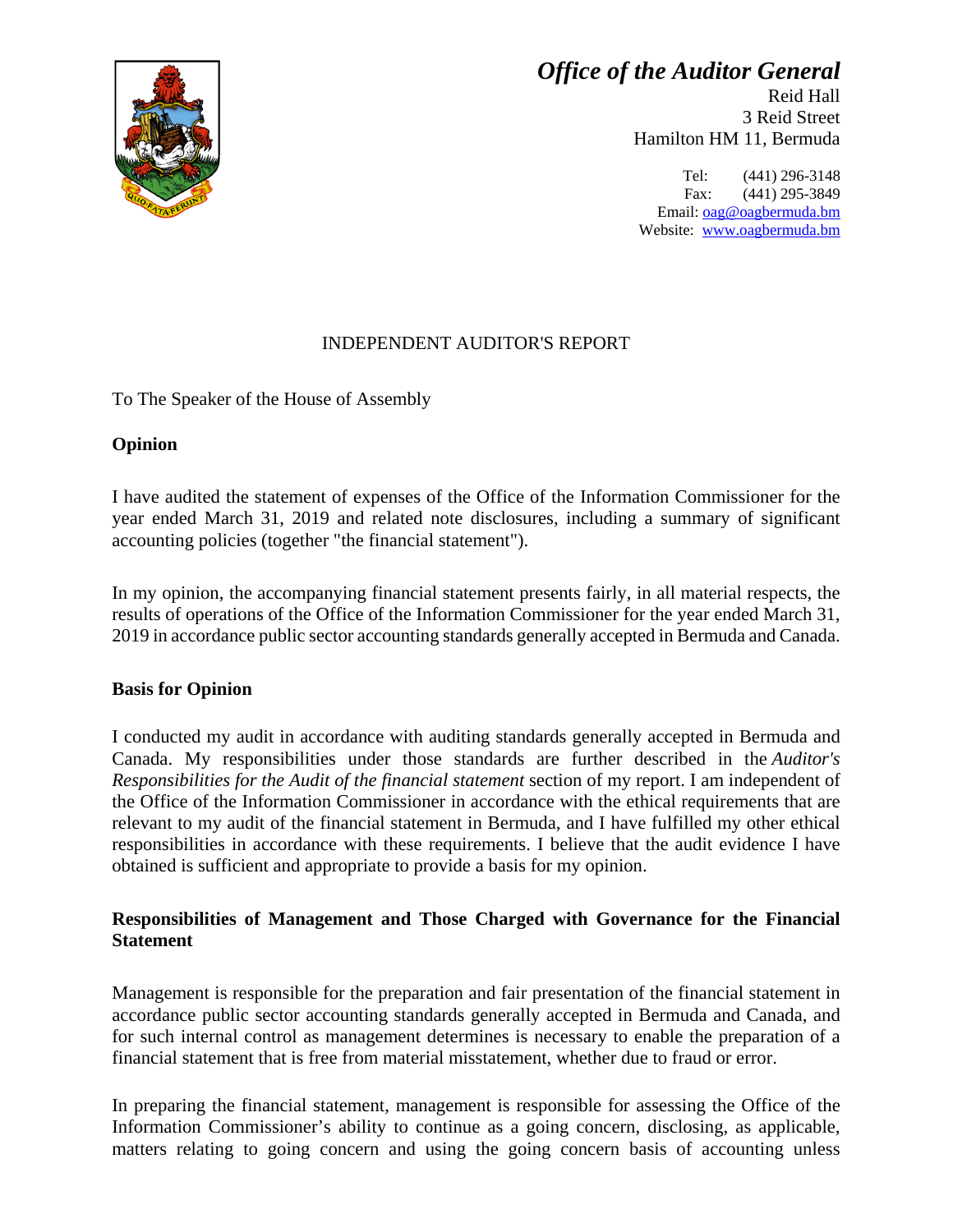management either intends to liquidate the Office of the Information Commissioner or to cease operations, or has no realistic alternative but to do so.

Those charged with governance are responsible for overseeing the Office of the Information Commissioner's financial reporting process.

## **Auditor's Responsibilities for the Audit of the Financial Statement**

My objectives are to obtain reasonable assurance about whether the financial statement as a whole is free from material misstatement, whether due to fraud or error, and to issue an auditor's report that includes my opinion. Reasonable assurance is a high level of assurance, but is not a guarantee that an audit conducted in accordance with auditing standards generally accepted in Bermuda and Canada will always detect a material misstatement when it exists. Misstatements can arise from fraud or error and are considered material if, individually or in the aggregate, they could reasonably be expected to influence the economic decisions of users taken on the basis of this financial statement.

As part of an audit in accordance with auditing standards generally accepted in Bermuda and Canada, I exercise professional judgment and maintain professional skepticism throughout the audit. I also:

- Identify and assess the risks of material misstatement of the financial statement, whether due to fraud or error, design and perform audit procedures responsive to those risks, and obtain audit evidence that is sufficient and appropriate to provide a basis for my opinion. The risk of not detecting a material misstatement resulting from fraud is higher than for one resulting from error, as fraud may involve collusion, forgery, intentional omissions, misrepresentations, or the override of internal control.
- Obtain an understanding of internal control relevant to the audit in order to design audit procedures that are appropriate in the circumstances, but not for the purpose of expressing an opinion on the effectiveness of the Office of the Information Commissioner's internal control.
- Evaluate the appropriateness of accounting policies used and the reasonableness of accounting estimates, if any, and related disclosures made by management.
- Conclude on the appropriateness of management's use of the going concern basis of accounting and, based on the audit evidence obtained, whether a material uncertainty exists related to events or conditions that may cast significant doubt on the Office of the Information Commissioner's ability to continue as a going concern. If we conclude that a material uncertainty exists, we are required to draw attention in my auditor's report to the related disclosures in the financial statement or, if such disclosures are inadequate, to modify my opinion. My conclusions are based on the audit evidence obtained up to the date of my auditor's report. However, future events or conditions may cause the Office of the Information Commissioner to cease to continue as a going concern.
- Evaluate the overall presentation, structure and content of the financial statement, including the disclosures, and whether the financial statement represents the underlying transactions and events in a manner that achieves fair presentation.

I communicate with those charged with governance regarding, among other matters, the planned scope and timing of the audit and significant audit findings, including any significant deficiencies in internal control that I identify during the audit.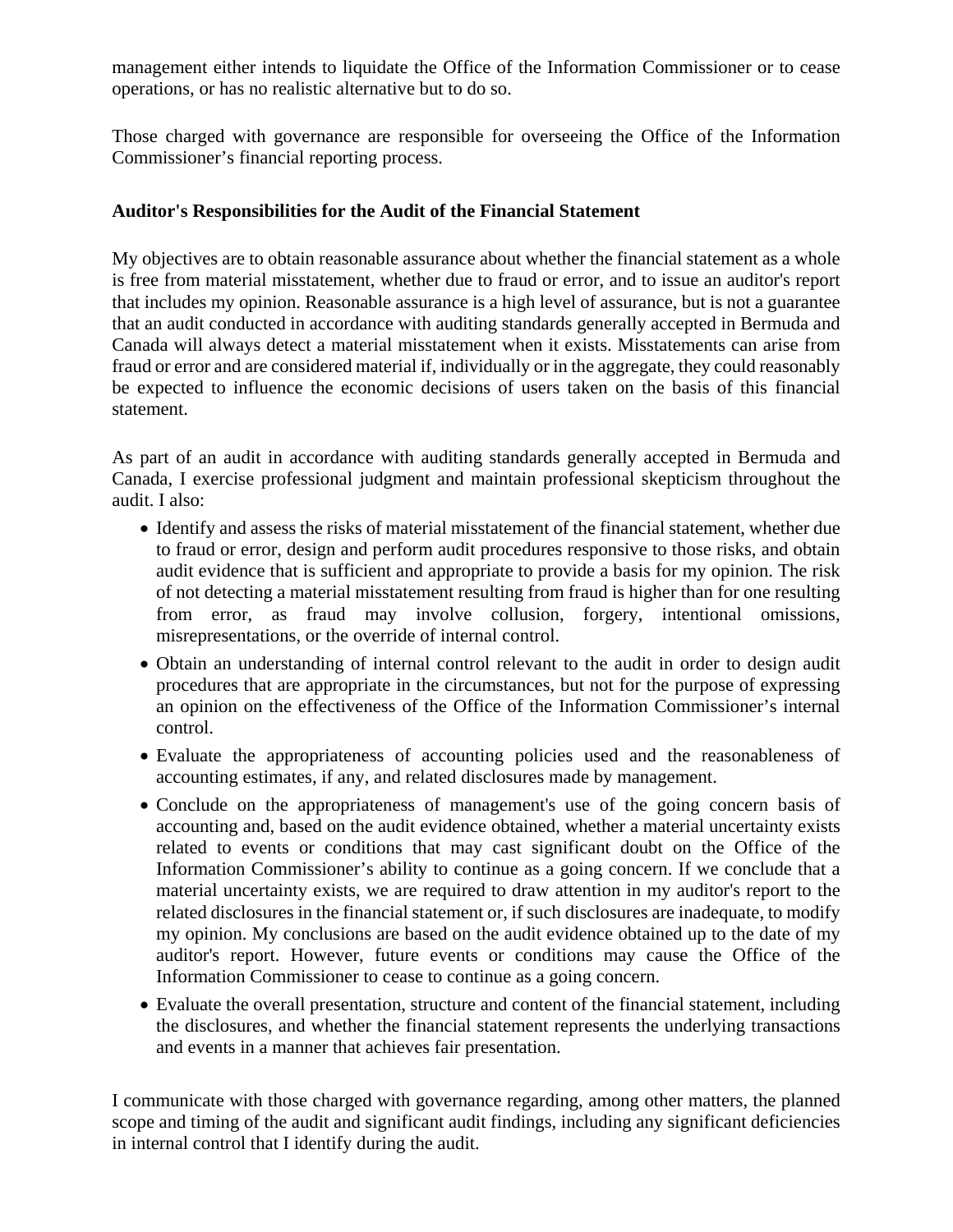I also provide those charged with governance with a statement that I have compiled with relevant ethical requirements regarding independence, and to communicate with them all relationships and other matters that may reasonably be thought to bear on my independence and, where applicable, related safeguards.

A further description of the auditor's responsibilities for the audit of the financial statement is located at the Office of the Auditor General website at: www.oagbermuda.bm. This description forms part of my auditor's report.

Newther II.

Hamilton, Bermuda<br>
July 29, 2020<br>
Auditor General<br>
Auditor General Auditor General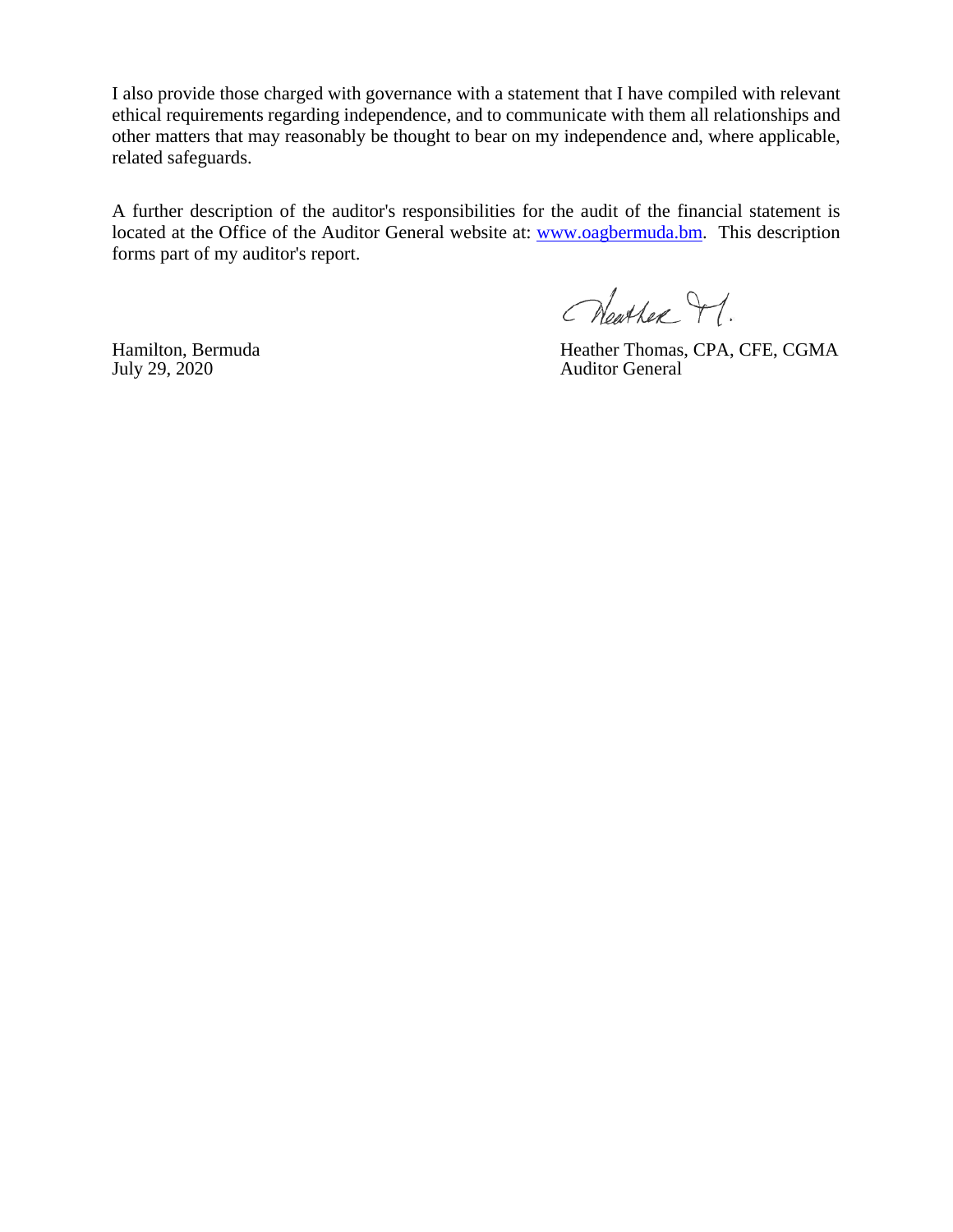#### STATEMENT OF EXPENSES

## FOR THE YEAR ENDED MARCH 31

|                                                                               | 2019<br>\$                 | 2019<br>\$                 | 2018<br>$\mathcal{S}$     |
|-------------------------------------------------------------------------------|----------------------------|----------------------------|---------------------------|
|                                                                               | <b>Budget</b><br>(Note 3)  | Actual                     | Actual                    |
| <b>CURRENT ACCOUNT</b>                                                        |                            |                            |                           |
| Operating Appropriation (Note 3)<br>Budget virement (Note 3)                  | 957,092<br>80,000          | 1,037,092                  | 837,969                   |
|                                                                               | 1,037,092                  | 1,037,092                  | 837,969                   |
| <b>EXPENSES</b>                                                               |                            |                            |                           |
| Salaries and employee benefits<br>Professional services                       | 637,814<br>217,868         | 621,816<br>184,592         | 522,204<br>225,254        |
| Training and travel<br>Equipment purchases (Note 4)<br>Materials and supplies | 47,980<br>31,974<br>33,739 | 40,066<br>22,904<br>19,054 | 18,525<br>17,417<br>8,462 |
| Communications<br>Repairs and maintenance                                     | 25,238<br>19,100           | 18,244<br>13,694           | 12,171<br>15,908          |
| Amortization of tangible capital assets (Note 4)<br>Rent                      | 5,480                      | 10,172<br>2,928            | 10,729<br>740             |
| Energy<br>Advertising and promotion<br>Other (Note 6)                         | 2,450<br>8,000<br>7,449    | 1,295<br>150<br>(149)      | 659<br>3,393<br>2,507     |
| <b>Total Expenses</b>                                                         | 1,037,092                  | 934,766                    | 837,969                   |
| <b>UNSPENT OPERATING APPROPRIATION (Note 3)</b>                               |                            | 102,326                    |                           |
| <b>CAPITAL ACCOUNT</b>                                                        |                            |                            |                           |
| Capital Appropriation (Notes $3 \& 4$ )<br>Budget virement (Note 3)           | 14,000                     | 14,000                     | 3,535                     |
| Acquisition of tangible capital assets (Note 4)                               | 14,000                     | 14,000<br>(13, 402)        | 3,535<br>(3,535)          |
| <b>UNSPENT CAPITAL APPROPRIATION (Note 3)</b>                                 |                            | 598                        |                           |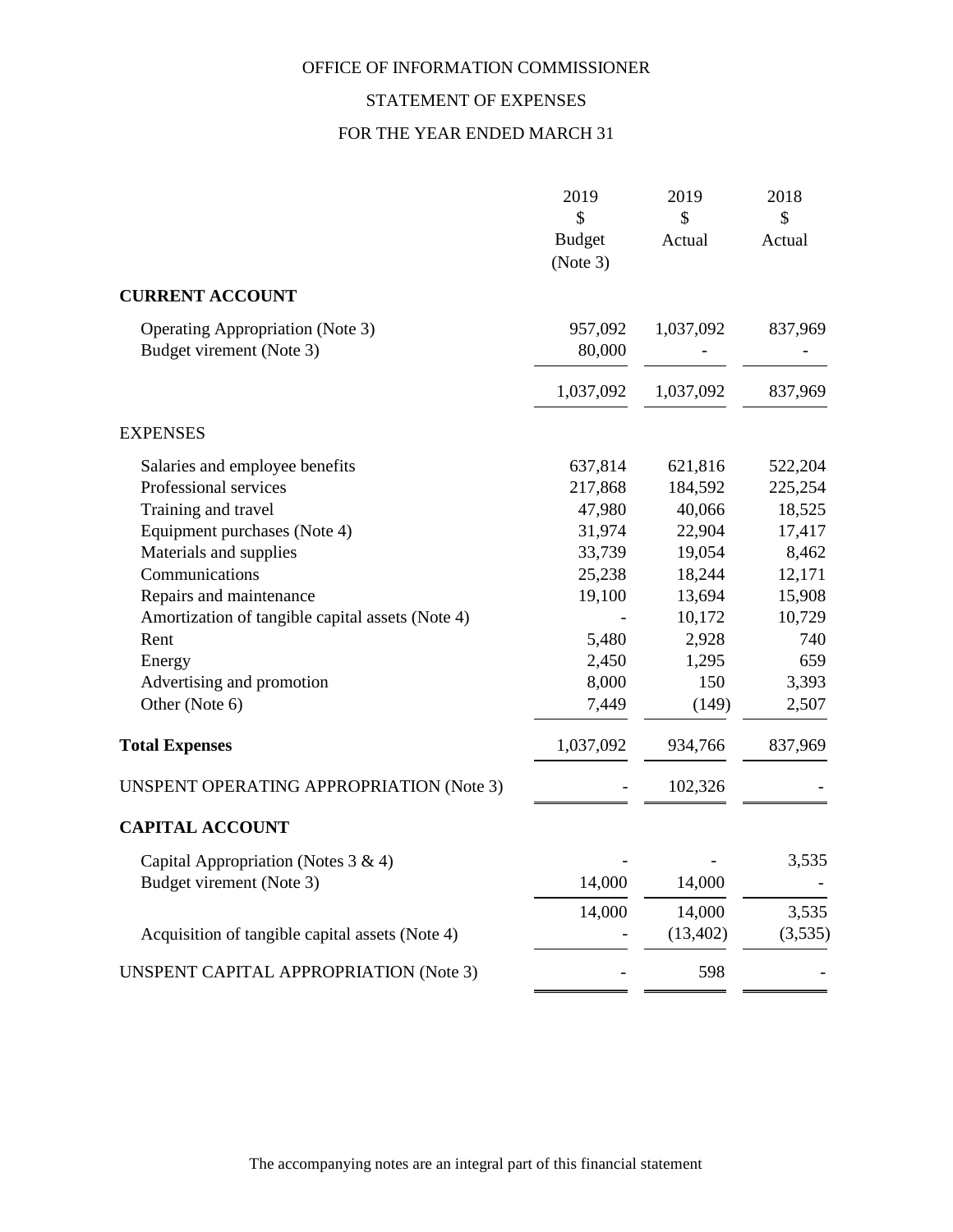## NOTES TO THE FINANCIAL STATEMENT

## MARCH 31, 2019

## 1. AUTHORITY

The Office of Information Commissioner (the "Office") was established by the Public Access to Information (the "PATI") Act 2010 (the "Act") in 2015. In accordance with the PATI Act, the Information Commissioner shall decide applications for review according to Part 6 of the Act of any decisions, or failure to decide or act by public authorities under section 43 of the Act; shall promote public access to information, including raising public awareness and understanding of the rights conferred by the Act and by providing guidance to public authorities with regard to the obligations imposed on them by the Act; and shall encourage and may enforce compliance with the proactive publication requirements in accordance with Part 2 of the Act. For the purposes of conducting reviews, the Information Commissioner may examine any record to which the Act applies and compliance with the Information Commissioner's investigations is required.

The Information Commissioner was appointed by the Governor for a period of five years commencing March 2, 2015 and reappointed for a further period of five years. In the exercise of her functions, the Information Commissioner shall not be subject to the direction or control of any other person or authority.

## 2. SUMMARY OF SIGNIFICANT ACCOUNTING POLICIES

The statement of expenses of the Office for the year ended March 31, 2019 and related note disclosures, including a summary of significant accounting policies (together "the financial statement") has been prepared for the purpose of the annual audit of the Office of the Auditor General pursuant to section 55(4) of the Act. In agreement with the Accountant General, the Office is presenting the statement of expenses rather than continuing its prior presentation of its financial position, statements of operations and change in net debt. The presentation of the statement of expenses more accurately indicates that the Office manages and processes its money through the existing accounts of the Consolidated Fund of the Government of Bermuda (the "Consolidated Fund").

Due to the limited purpose, form and content of the financial statement, it is not intended to present the financial position, results of operations and changes in net debt in conformity with public sector accounting standards generally accepted in Bermuda and Canada and it does not constitute a full set of accounts or financial statements. The financial statement has not been prepared for general purposes and therefore some users may require further information.

Pursuant to the standards established by the Public Sector Accounting Board of the Chartered Professional Accountants of Canada, the Office is classified as an other government organization and the accounting policies considered particularly significant are as follows:

(a) Appropriations

Appropriations from the Consolidated Fund are recorded when receivable.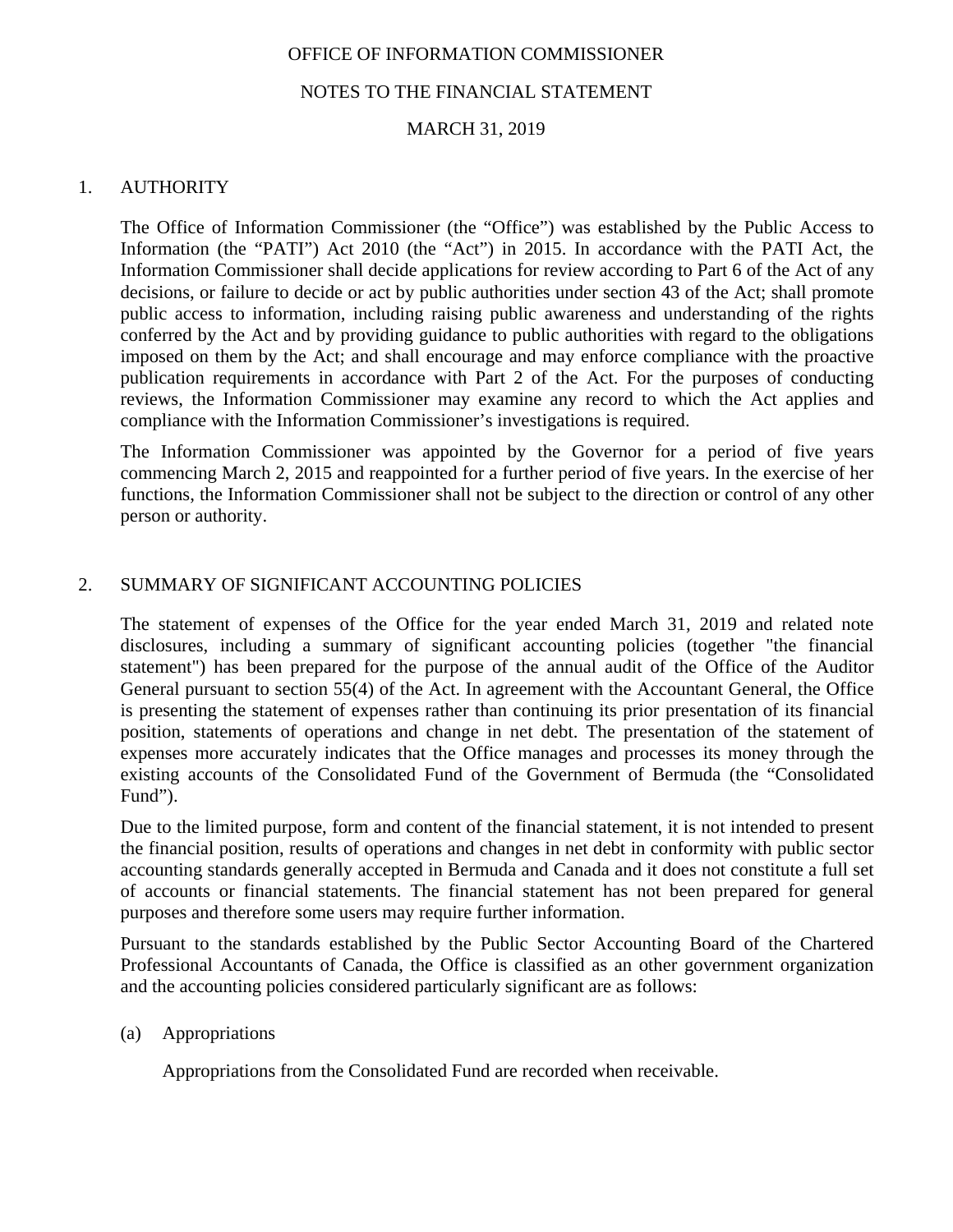## NOTES TO THE FINANCIAL STATEMENT

## MARCH 31, 2019

## 2. SUMMARY OF SIGNIFICANT ACCOUNTING POLICIES (continued)

#### (b) Expenses

All expenses are reported on the accrual basis of accounting. Expenses represent the costs of resources consumed during the year of the Office's operations.

(c) Tangible capital assets and amortization

Tangible capital assets are recorded at cost less accumulated amortization. The cost of a tangible capital asset consists of its purchase price and costs directly attributable to making the asset ready for its intended use.

Amortization is calculated on a straight-line basis over the estimated useful lives of the tangible capital assets as follows:

| Computer software       | 10 years |
|-------------------------|----------|
| Furniture and fixtures  | 7 years  |
| Office equipment        | 5 years  |
| Leased office equipment | 3 years  |
| Computer equipment      | 3 years  |

Tangible capital assets are reviewed for impairment whenever events or changes in circumstances indicate that the asset no longer contributes to the Office's ability to provide services, or the value of future economic benefits associated with the capital asset is less than its net book value. In either case, the cost of the tangible capital asset is reduced to reflect the decline in the asset's value. The net write-down is accounted for as an expense in the statement of expenses.

(d) Translation of foreign currencies

Expenses are translated at the exchange rate in effect at the transaction date.

(e) Measurement uncertainty

The financial statement is prepared in accordance with public sector accounting standards generally accepted in Bermuda and Canada. These standards require management to make estimates and assumptions that affect the reported amounts of revenues and expenses during the year. Significant areas requiring the use of estimates include the estimated useful lives of capital assets and accruals. Estimates are based on the best information available at the time of preparation of the financial statement and are reviewed annually to reflect new information as it becomes available. Actual results could differ from these estimates.

(f) Leases

Leases are classified as capital leases when substantially all the risks and rewards of ownership are transferred to the lessee. All other leases are classified as operating leases.

Operating lease payments are recognized as an expense on a straight-line basis over the lease term.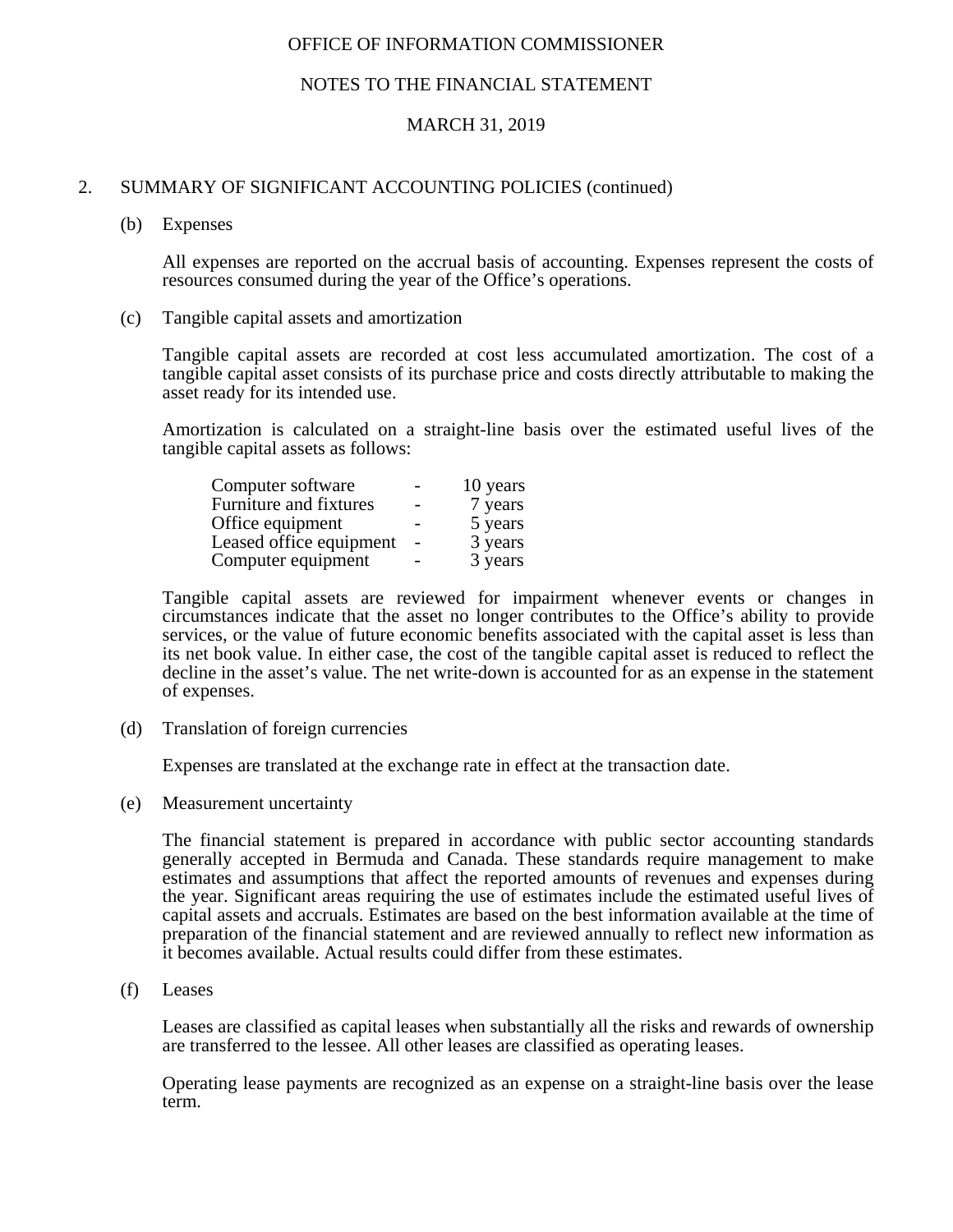## NOTES TO THE FINANCIAL STATEMENT

## MARCH 31, 2019

## 3. BUDGET AND ECONOMIC DEPENDENCE

 All funding for the operations of the Office is payable out of money appropriated by the Legislature. The annual budget estimate for the Office is included in the Government of Bermuda's estimate as voted through the annual Appropriation Act by the House of Assembly. In addition to the original appropriation of \$957,092, budget virements were approved yielding an additional \$80,000 for operating and \$14,000 for capital. The appropriations provide separately for operating expenses and capital acquisitions. Any unused operating appropriation cannot be carried forward for use in subsequent years. Capital appropriations carried forward for use in subsequent years must be approved by the Minister of Finance. Accordingly, the Office is economically dependent on the Government of Bermuda (the "Government") to fund operations and capital acquisitions.

## 4. TANGIBLE CAPITAL ASSETS

|                                                                           | 2019                                                |                             |                               |                            |                         |
|---------------------------------------------------------------------------|-----------------------------------------------------|-----------------------------|-------------------------------|----------------------------|-------------------------|
|                                                                           | Office<br>Equipment<br>\$                           | Computer<br>Equipment<br>\$ | Furniture &<br>Fixtures<br>\$ | Computer<br>Software<br>\$ | Total<br>\$             |
| Opening cost<br><b>Additions</b>                                          | 6,503<br>13,402                                     | 12,669<br>2,710             | 17,113                        | 26,768                     | 63,053<br>16,112        |
| Closing cost                                                              | 19,905                                              | 15,379                      | 17,113                        | 26,768                     | 79,165                  |
| Opening accumulated<br>amortization<br>Adjustments<br>Annual amortization | 4,729<br>867<br>1,134                               | 8,666<br>3,916              | 5,097<br>2,445                | 5,134<br>2,677             | 23,626<br>867<br>10,172 |
| Closing accumulated<br>amortization                                       | 6,730                                               | 12,582                      | 7,542                         | 7,811                      | 34,665                  |
| Net book value                                                            | 13,175                                              | 2,797                       | 9,571                         | 18,957                     | 44,500                  |
|                                                                           | 2018                                                |                             |                               |                            |                         |
|                                                                           | Office<br>Equipment<br>under capital<br>lease<br>\$ | Computer<br>Equipment<br>S  | Furniture &<br>Fixtures<br>\$ | Computer<br>Software<br>\$ | Total<br>\$             |
| Opening cost<br><b>Additions</b>                                          | 6,503                                               | 6,120<br>6,549              | 17,113                        | 26,768                     | 56,504<br>6,549         |
| Closing cost                                                              | 6,503                                               | 12,669                      | 17,113                        | 26,768                     | 63,053                  |
| Opening accumulated<br>amortization                                       | 2,561                                               | 2,213                       | 2,652                         | 2,457                      | 9,883                   |
| Transferred accumulated<br>amortization<br>Annual amortization            | 2,168                                               | 3,014<br>3,439              | 2,445                         | 2,677                      | 3,014<br>10,729         |
| Closing accumulated                                                       |                                                     |                             |                               |                            |                         |

amortization 4,729 8,666 5,097 5,134 23,626

Net book value 1,774 4,003 12,016 21,634 39,427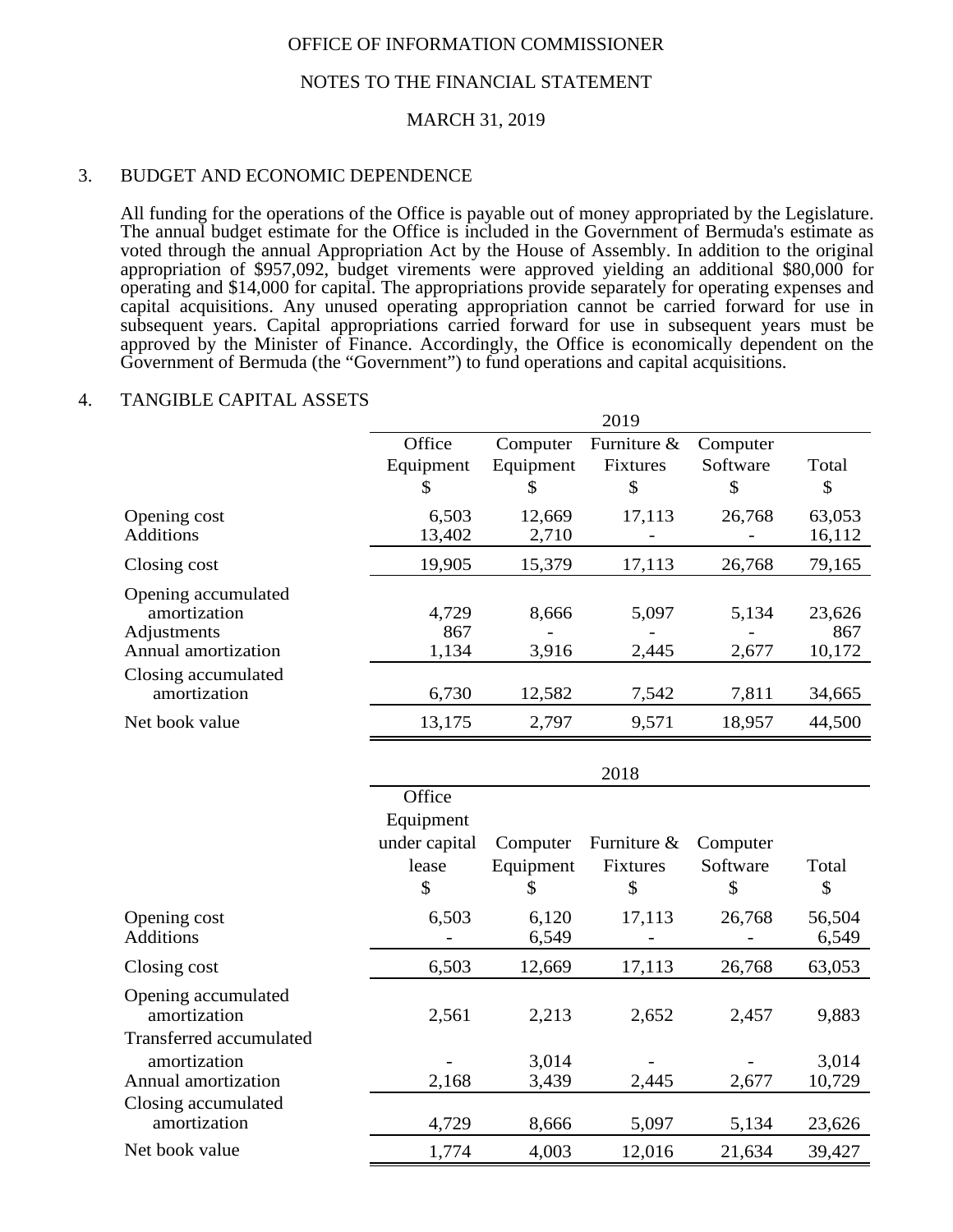## NOTES TO THE FINANCIAL STATEMENT

## MARCH 31, 2019

## 4. TANGIBLE CAPITAL ASSETS (continued)

 Computer equipment totaling \$2,710 in 2019 (2018 - \$Nil) were purchased using Operating Appropriation. These expenses have been recorded under equipment purchases on the Statement of Expenses.

 During the year, computer equipment at a value of \$Nil (2018 - \$6,549) was transferred to the Office from the Department of Information Technology.

All computer equipment has been capitalized.

 Effective August 1, 2015, the Office entered into a three-year lease for office equipment at an effective interest rate of 4%, which ownership would transfer over to the Office at the end of the lease. As at March 31, 2019, the lease term was completed and ownership transferred to the Office.

#### 5. EMPLOYEE BENEFITS

(a) Pension plan

 The employees of the Office are included in the Public Service Superannuation Fund (the "Fund"), which is a defined benefit plan administered by the Government. Contributions to the Fund are 8% (2018 – 8%) of gross salary and they are matched equally by the Government. The Office is not required under present legislation to make contributions with respect to actuarial deficiencies of the Fund.

(b) Compensated absences

Compensated absences include maternity and paternity leave, sick leave and vacation days.

 Maternity and paternity leave do not accumulate or vest and therefore an expense is only recognized when extended leave is applied for and approved. There were no maternity or paternity benefits applied for or approved at year-end and therefore, no expense has been recorded in the statement of expenses.

 Sick leave does not accumulate or vest, and like maternity and paternity leave, an expense is recorded only when extended leave is applied for and approved. There was no extended sick leave applied for or approved at year-end and therefore, no expense has been recorded in the statement of expenses.

Employee benefits include vacation days, which accumulate and vest.

#### 6. OTHER EXPENSES

 Other expenses for the year ended March 31, 2019 amounted to \$22,798 (2018 - \$2,507). Prior year adjustments totaling to \$22,947 (2018 - \$nil) were posted in current year expenses resulting in a negative expense balance of \$149.